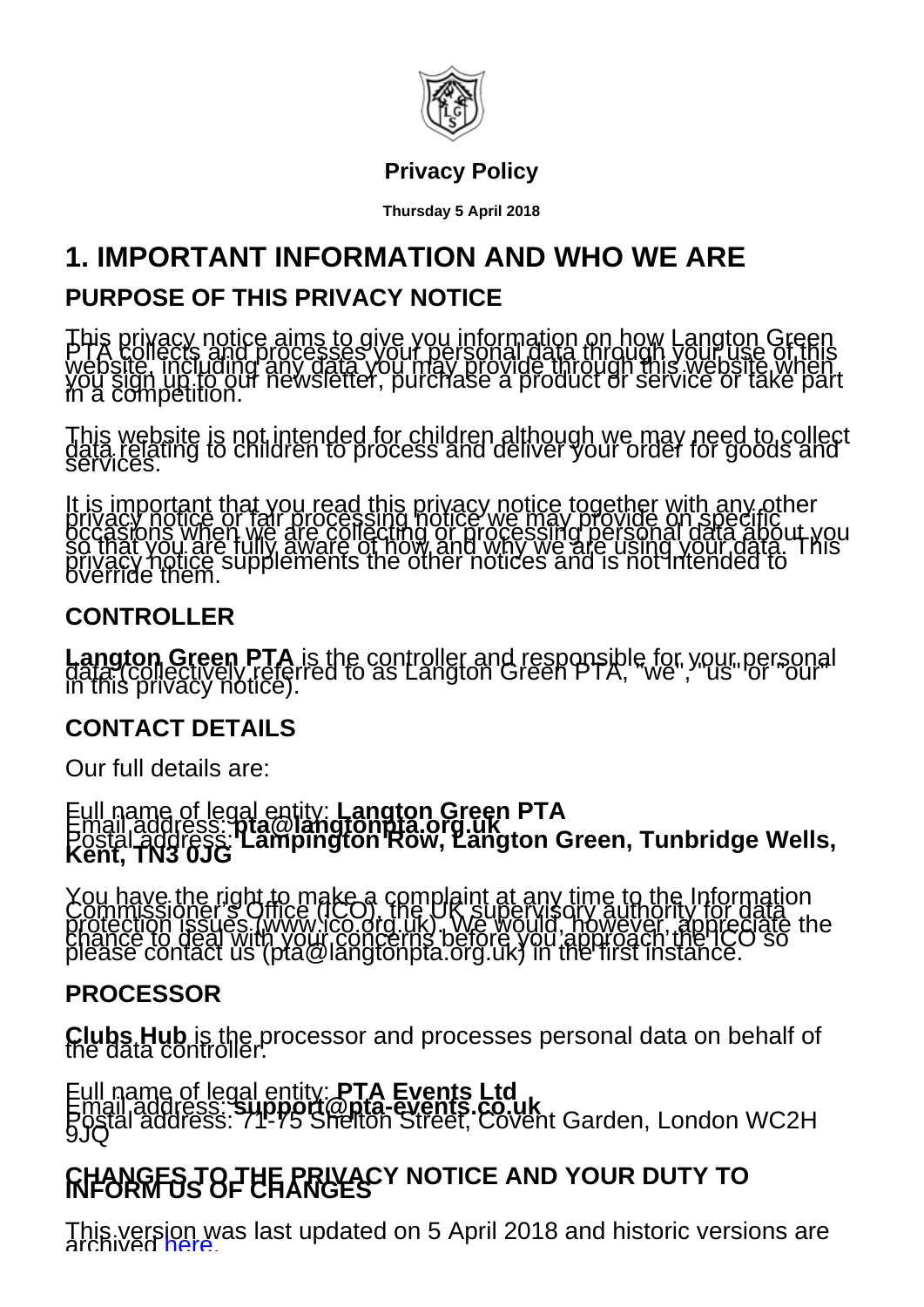It is important that the personal data we hold about you is accurate and<br>current. Please keep us informed if your personal data changes during<br>your relationship with us.

#### **THIRD-PARTY LINKS**

This website may include links to third-party websites, plug-ins and<br>applications. Clicking on those links or enabling those comections may<br>allow third parties to collect or share data about you. We do not control<br>these th

## **2. THE DATA WE COLLECT ABOUT YOU**

Personal data, or personal information, means any information about an<br>individual from which that person can be identified. It does not include<br>data where the identity has been removed (anonymous data).

We may collect, use, store and transfer different kinds of personal data about you which we have grouped together as follows:

- 
- 
- 
- Identity Data includes first name, last name, email address or<br>Contract Data includes first name, last name, email address or<br>Contract Data includes billing address, delivery address, email<br>Financial Data which will only i
- 
- 
- 

We also collect, use and share **Aggregated Data** such as statistical or<br>demographic data for any purpose Aggregated Data may be derived<br>from your personal data but is not considered personal data in law as<br>this data does n

We do not collect any **Special Categories of Personal Data** about you<br>(this includes details about your race or ethnicity, religious of about you<br>philosophical beliefs, sex life, sexual orientation, political opinions, tra

#### **IF YOU FAIL TO PROVIDE PERSONAL DATA**

Where we need to collect personal data by law, or under the terms of a<br>contract we have with you and you fail to provide that data when<br>requested, we may not be able to perform the contract we have or are<br>trying to enter i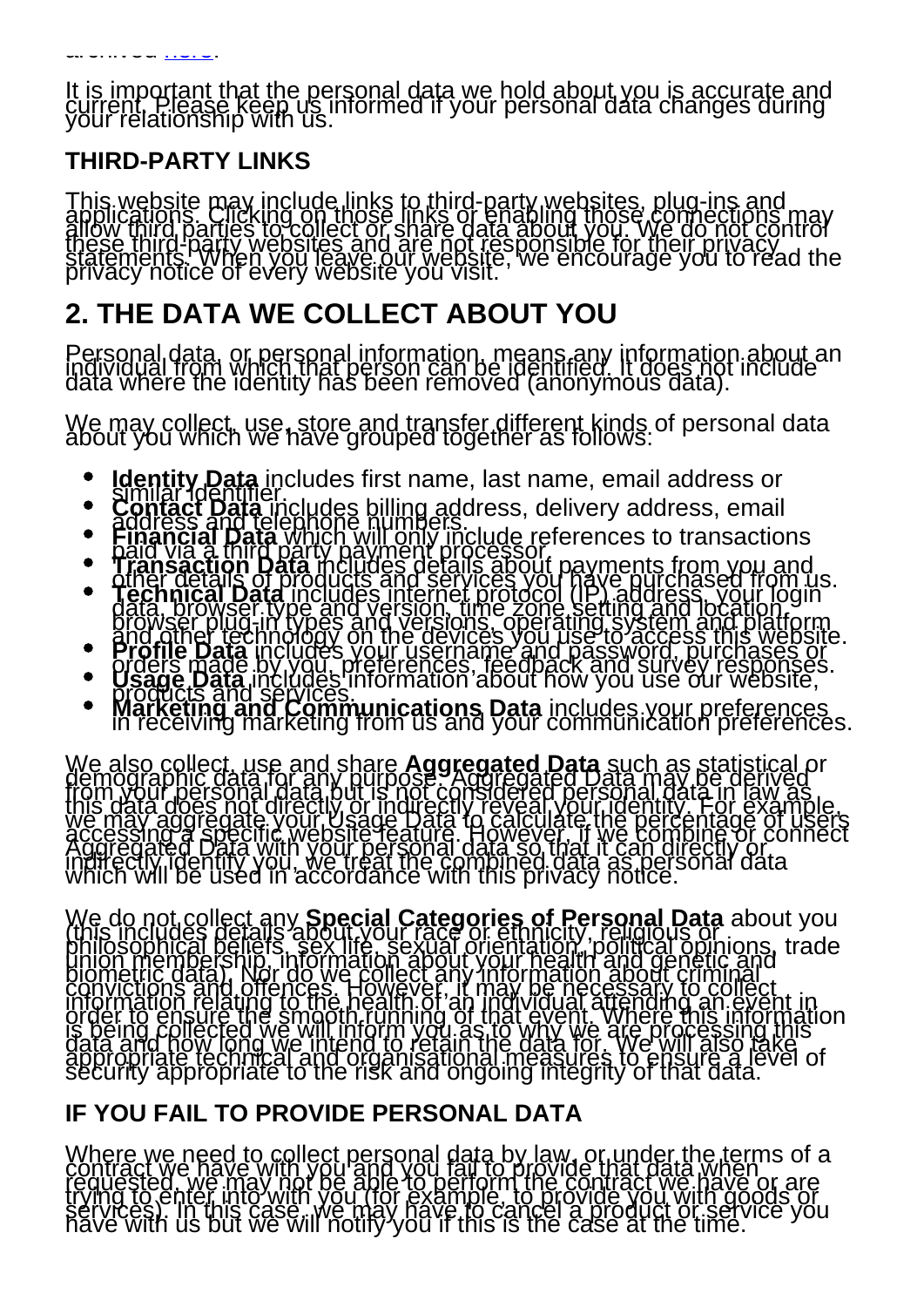# **3. HOW IS YOUR PERSONAL DATA COLLECTED?**

We use different methods to collect data from and about you including<br>through:

- **Direct interactions**. You may give us your Identity and Contact<br>Data by filling in forms or by corresponding with us by post, phone,<br>email or otherwise. This includes personal data you provide when
	-
	-
	-
- by the origin of stream increases personal data yea provide when<br>apply for our products or services;<br>apply for our newsletter;<br>subscribe to our newsletter;<br>equest marketing to be sent to you;<br>and completed be sent to you;<br>
- 

Technical Data from the following parties: (a) analytics providers such as Google based outside the EU;

Contact and Transaction Data from providers of payment services<br>such as Stripe based outside the EU, (They do not provide the Eu<br>and GoCardless pased inside the EU, (They do not provide financial<br>information to but instead

# **4. HOW WE USE YOUR PERSONAL DATA**

We will only use your personal data when the law allows us to. Most commonly, we will use your personal data in the following circumstances:

- 
- Where we need to perform the contract we are about to enter into or<br>have entered into with you, legitimate interests (or those of a third<br>party) and your interests and fundamental rights do not override<br>those interests
- 

See below to find out more about the types of lawful basis that we will rely on to process your personal data.

Generally we do not rely on consent as a legal basis for processing your<br>personal data other than in relation to sending third party direct<br>marketing communications to you via email. You have the right to<br>withdraw consent

## **PURPOSES FOR WHICH WE WILL USE YOUR PERSONAL DATA**

We have set out below, in a table format, a description of all the ways<br>we plan to use your personal data, and which of the legal bases we rely<br>on to do so. We have also identified what our legitimate interests are

Note that we may process your personal data for more than one lawful<br>ground depending on the specific purpose for which we are using your<br>data. Please contact us (pta@langtonpta.org.uk) if you need details<br>about the specif

**Purpose/Activity** Type of

# **Lawful basis for processing including basis of legitimate interest**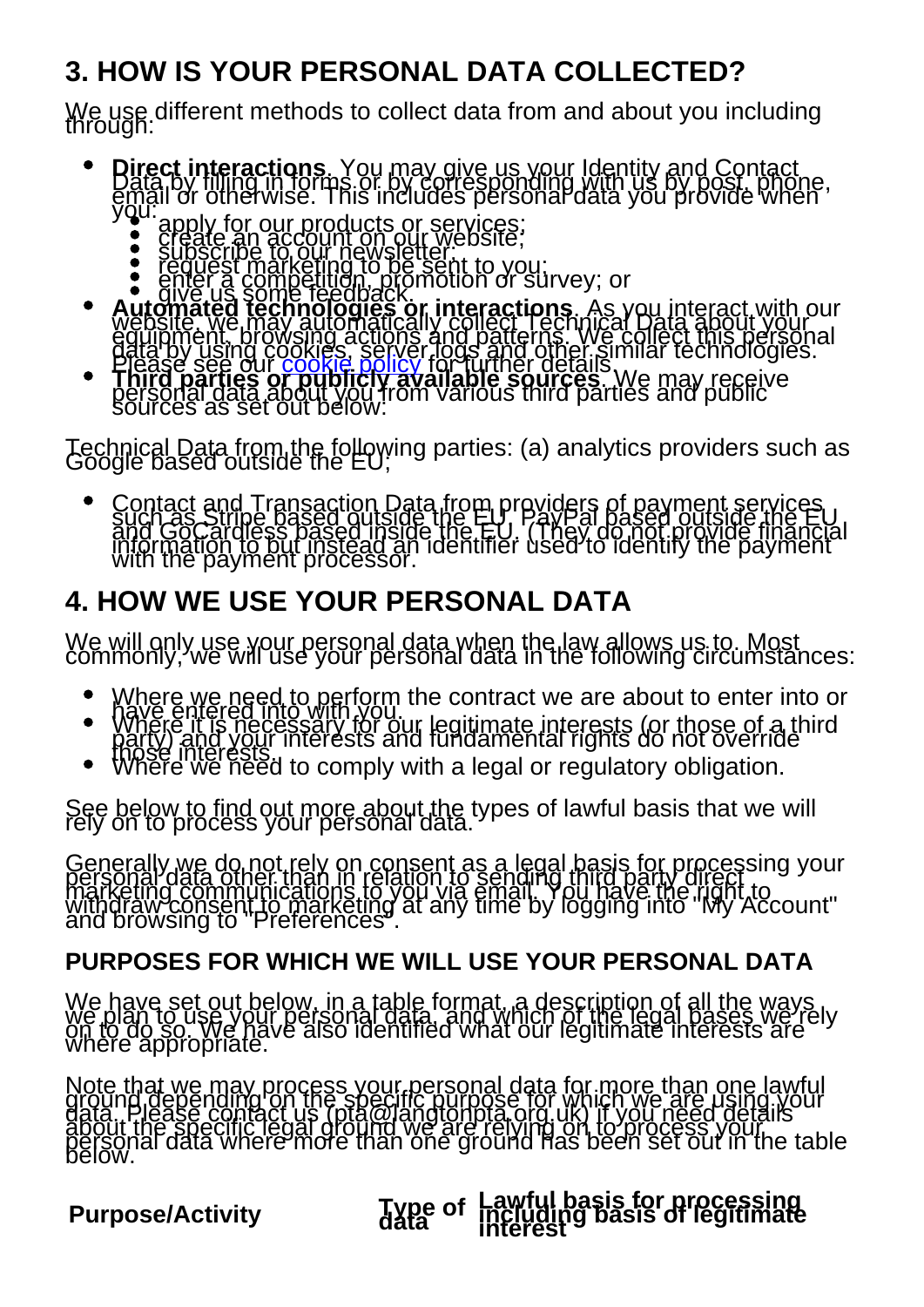| To register you as a new customer                                                                                                                                           | (a) Identity                                           | Performance of a contract with you                                                                                                                                                                                                    |
|-----------------------------------------------------------------------------------------------------------------------------------------------------------------------------|--------------------------------------------------------|---------------------------------------------------------------------------------------------------------------------------------------------------------------------------------------------------------------------------------------|
|                                                                                                                                                                             | (b) Contact<br>(a) Identity                            |                                                                                                                                                                                                                                       |
|                                                                                                                                                                             | (b) Contact                                            |                                                                                                                                                                                                                                       |
| To process and deliver your order including:                                                                                                                                | (c) Financial                                          | (a) Performance of a contract with you                                                                                                                                                                                                |
| (a) Manage payments, fees and charges                                                                                                                                       | (d) Transaction                                        | (b) Necessary for our legitimate interests (to recover debts due to<br>us)                                                                                                                                                            |
| (b) Collect and recover money owed to us                                                                                                                                    | (e) Marketing<br>and<br>Communications<br>(a) Identity |                                                                                                                                                                                                                                       |
| To manage our relationship with you which will<br>include:                                                                                                                  | (b) Contact                                            | (a) Performance of a contract with you                                                                                                                                                                                                |
| (a) Notifying you about changes to our terms or                                                                                                                             | (c) Profile                                            | (b) Necessary to comply with a legal obligation                                                                                                                                                                                       |
| privacy policy<br>(b) Asking you to leave a review or take a survey                                                                                                         | (d) Marketing<br>and<br>Communications<br>(a) Identity | (c) Necessary for our legitimate interests (to keep our records<br>updated and to study how customers use our products/services)                                                                                                      |
|                                                                                                                                                                             | (b) Contact                                            |                                                                                                                                                                                                                                       |
| To enable you to partake in a prize draw, competition<br>or complete a survey                                                                                               | (c) Profile                                            | (a) Performance of a contract with you<br>(b) Necessary for our legitimate interests (to study how<br>customers use our products/services, to develop them and grow<br>our PTA)                                                       |
|                                                                                                                                                                             | (d) Usage                                              |                                                                                                                                                                                                                                       |
|                                                                                                                                                                             | (e) Marketing<br>and<br>Communications                 |                                                                                                                                                                                                                                       |
| To administer and protect our PTA and this website<br>(including troubleshooting, data analysis, testing,<br>system maintenance, support, reporting and hosting<br>of data) | (a) Identity                                           | (a) Necessary for our legitimate interests (for running our PTA,<br>provision of administration and IT services, network security, to<br>prevent fraud and in the context of a PTA reorganisation or group<br>restructuring exercise) |
|                                                                                                                                                                             | (b) Contact                                            |                                                                                                                                                                                                                                       |
|                                                                                                                                                                             | (c) Technical                                          | (b) Necessary to comply with a legal obligation                                                                                                                                                                                       |
|                                                                                                                                                                             | (a) Identity                                           |                                                                                                                                                                                                                                       |
|                                                                                                                                                                             | (b) Contact                                            |                                                                                                                                                                                                                                       |
| To deliver relevant website content and<br>advertisements to you and measure or understand<br>the effectiveness of the advertising we serve to you                          | (c) Profile                                            | Necessary for our legitimate interests (to study how customers<br>use our products/services, to develop them, to grow our PTA and<br>to inform our marketing strategy)                                                                |
|                                                                                                                                                                             | (d) Usage                                              |                                                                                                                                                                                                                                       |
|                                                                                                                                                                             | (e) Marketing<br>and<br>Communications                 |                                                                                                                                                                                                                                       |
|                                                                                                                                                                             | (f) Technical                                          |                                                                                                                                                                                                                                       |
| To use data analytics to improve our website,<br>products/services, marketing, customer relationships<br>and experiences                                                    | (a) Technical                                          | Necessary for our legitimate interests (to define types of<br>customers for our products and services, to keep our website<br>updated and relevant, to develop our PTA and to inform our<br>marketing strategy)                       |
|                                                                                                                                                                             | (b) Usage                                              |                                                                                                                                                                                                                                       |
|                                                                                                                                                                             | (a) Identity                                           |                                                                                                                                                                                                                                       |
|                                                                                                                                                                             | (b) Contact                                            |                                                                                                                                                                                                                                       |
| To make suggestions and recommendations to you<br>about goods or services that may be of interest to you                                                                    | (c) Technical                                          | Necessary for our legitimate interests (to develop our products<br>/services and grow our PTA)                                                                                                                                        |
|                                                                                                                                                                             | (d) Usage                                              |                                                                                                                                                                                                                                       |
|                                                                                                                                                                             | (e) Profile                                            |                                                                                                                                                                                                                                       |

#### **PROCESSING YOUR PAYMENT**

When you place an order on our website or App you will need to make<br>payment for the goods or services you have ordered. In order to process<br>your payment we use Stripe, a third party payment processor.

As well as information required to process your payment, the Stripe Software Development Kit we use for the App currently sends your telephone number and information about the installed application.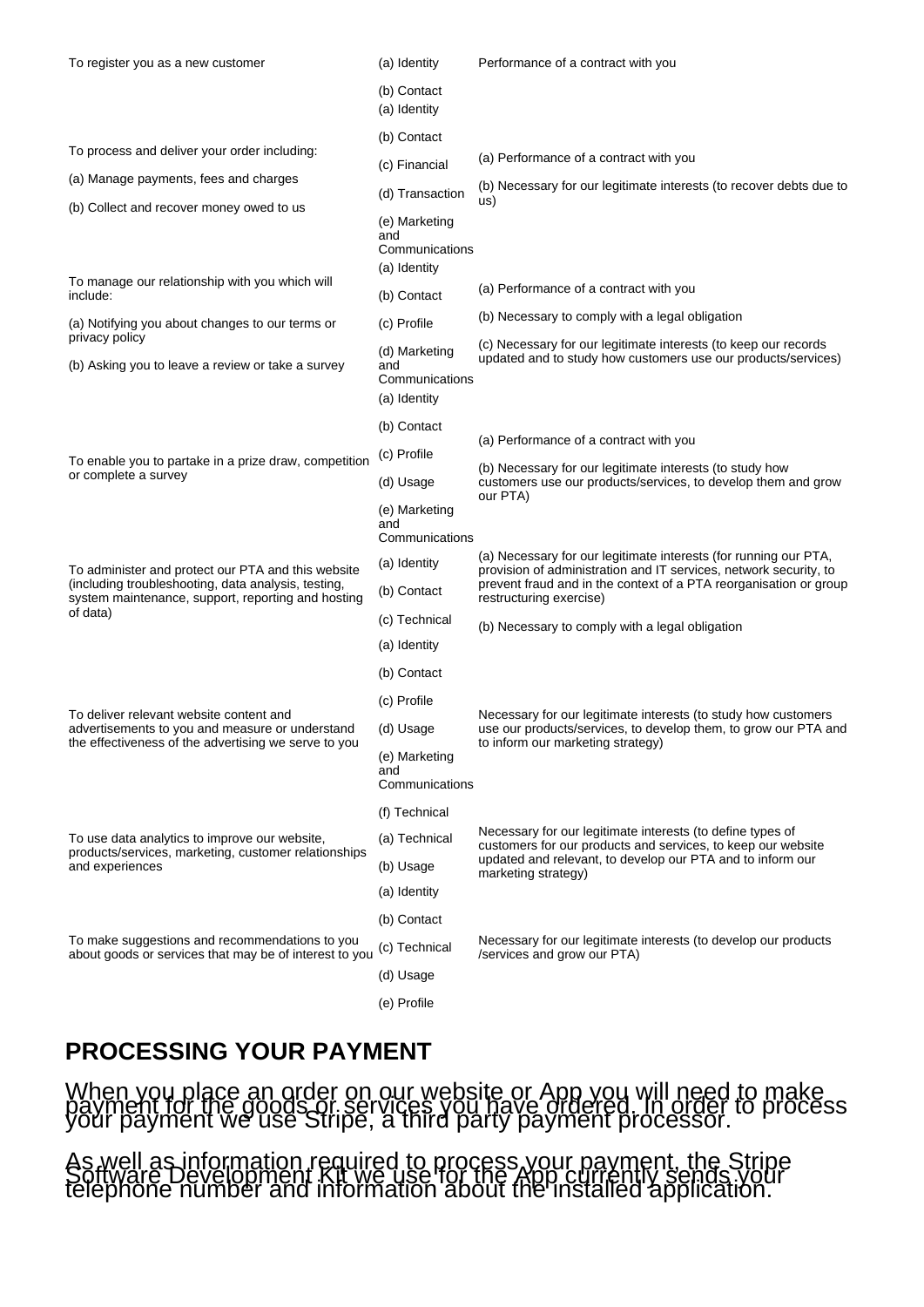Your payment will be processed by Stripe, who collect, use and process<br>your information, including payment information, in accordance with their<br>privacy policies.

You can access their privacy policy via the following link: [https://stripe.](https://stripe.com/gb/privacy)

#### **Transfer and storage of your information**

Stripe's services in Europe are provided by a Stripe affiliate - Stripe<br>Payments Europe Limited distripe payments Europe") — an entity<br>located in Ireland. In providing Stripe, in the US.<br>transfers personal data to Stripe,

For further information about the safeguards used when your information<br>is transferred outside the European Economic Area, section of<br>this privacy policy below entitled INTERNATIONAL TRANSFERS.

#### **MARKETING**

We strive to provide you with choices regarding certain personal data<br>uses, particularly around marketing and advertising. We have<br>decisions about your personal data use.

#### **PROMOTIONAL OFFERS FROM US**

We may use your Identity. Contact, Technical, Usage and Profile Data to<br>form a view on what we think you may want or need, or what may be of<br>interest to you. This is how we decide which products, services and<br>offers may be

You will receive marketing communications from us if you have.<br>requested information from us or purchased goods or services from us<br>or if you provided us with your details when you entered a competition or<br>receiving that m

#### **THIRD-PARTY MARKETING**

We do not currently share your information with any other third parties<br>for marketing. If we decide to share your information with third parties<br>then we will get your express opt-in consent before we share your<br>personal da

#### **OPTING OUT**

You can ask us stop sending you marketing messages at any time by<br>logging into the website, browsing to "My Account" > "Preferences" and<br>checking or unchecking relevant boxes to adjust your marketing<br>preferences or by foll

Where you opt out of receiving these marketing messages, this will not apply to personal data provided to us as a result of a product / service purchase or other transactions.

#### **COOKIES**

You can set your browser to refuse all or some browser cookies, or to<br>alert you when websites set or access cookies. If you disable or refuse<br>cookies please note that some parts of this website may become.<br>inaccessible or

#### **CHANGE OF PURPOSE**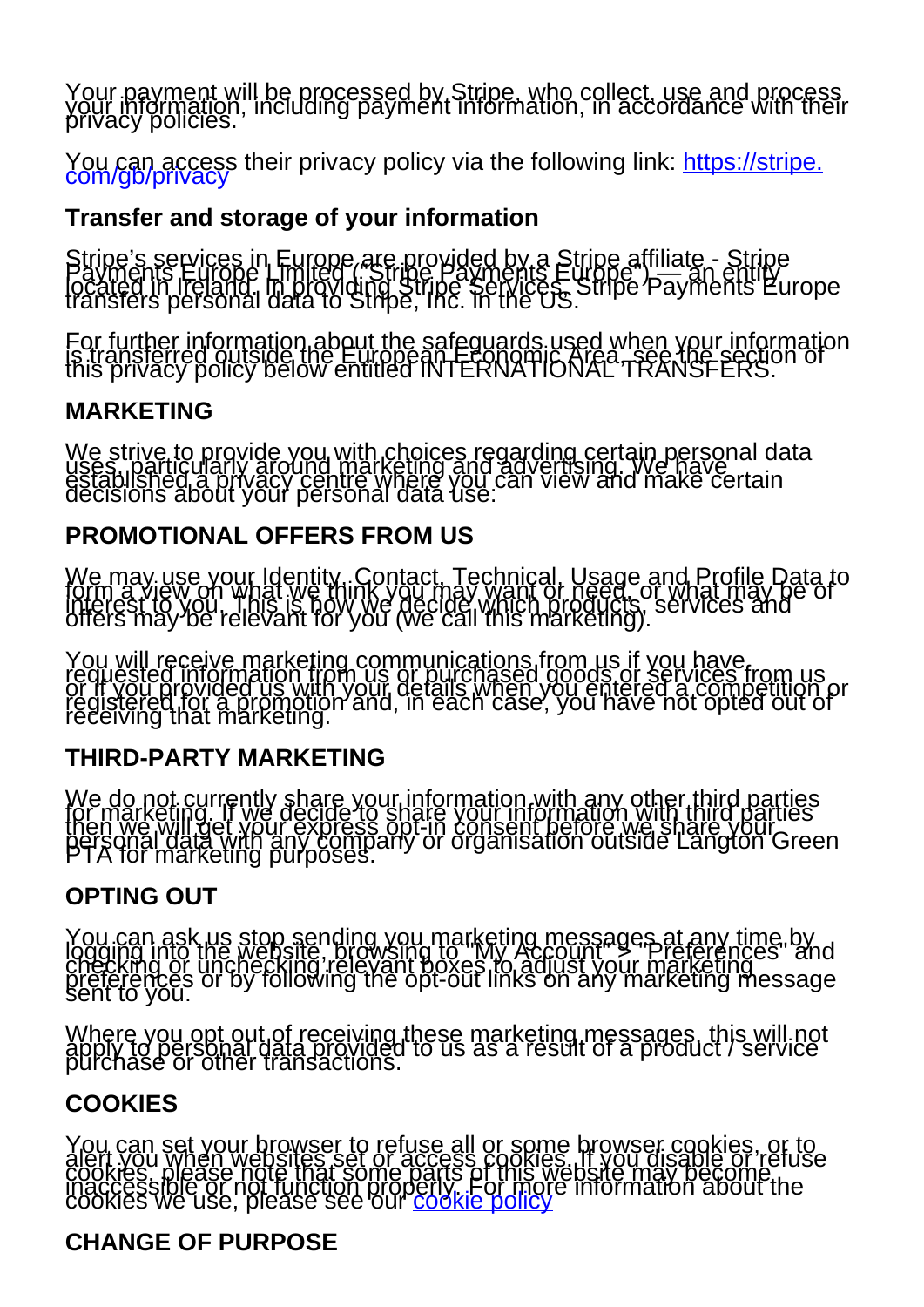We will only use your personal data for the purposes for which we,<br>collected it, unless we reasonably consider that we need to use it for<br>another reason and that reason is compatible with the original purpose.<br>If you wish

If we need to use your personal data for an unrelated purpose, we will notify you and we will explain the legal basis which allows us to do so.

Please note that we may process your personal data without your<br>knowledge or consent, in compliance with the above rules, where this is<br>required or permitted by law.

# **5. DISCLOSURES OF YOUR PERSONAL DATA**

We may have to share your personal data with the parties set out below for the purposes set out in the table in paragraph 4 above.

- $\bullet$
- 
- Internal Third Parties as set out in the Glossary.<br>External Third Parties as set out in the Glossary.<br>Specific third parties including [Mailgun](https://www.mailgun.com/) who are base[d in the](http://www.getqflow.com/) United<br>States and used for sending a[nd tracki](https://www.mailgun.com/)ng emails and

We require all third parties to respect the security of your personal data<br>and to treat it in accordance with the law. We do not allow our third-part<br>service providers to use your personal data for their own purposes and<br>o

# **6. INTERNATIONAL TRANSFERS**

**CHANGE OF PURPOSE**

Many of our external third parties are based outside the European.<br>Economic Area (EEA) so their processing of your personal data will<br>involve a transfer of data outside the EEA.

Whenever we transfer your personal data out of the EEA, we ensure a similar degree of protection is afforded to it by ensuring at least one of<br>the following safeguards is implemented:

- 
- 
- We will only transfer your [personal d](https://ec.europa.eu/info/law/law-topic/data-protection/data-transfers-outside-eu/adequacy-protection-personal-data-non-eu-countries_en)ata to countries that have been<br>deemee for pool de an adequate level on portection for personal data<br>Commission: Adequacy of the protection of personal data in non-EU<br>commission: Adequa

Please contact us (pta@langtonpta.org.uk) if you want further<br>information on the specific mechanism used by us when transferring<br>your personal data out of the EEA.

# **7. DATA SECURITY**

We have put in place appropriate security measures to prevent your<br>personal data from being accidentally lost, used or accessed in an unauthorised way, altered or disclosed. In addition, we limit a disclosed or disclosed. In addition, we limit a<br>The contract of the contract of the contract of the contract of the contract of the contract of the contract o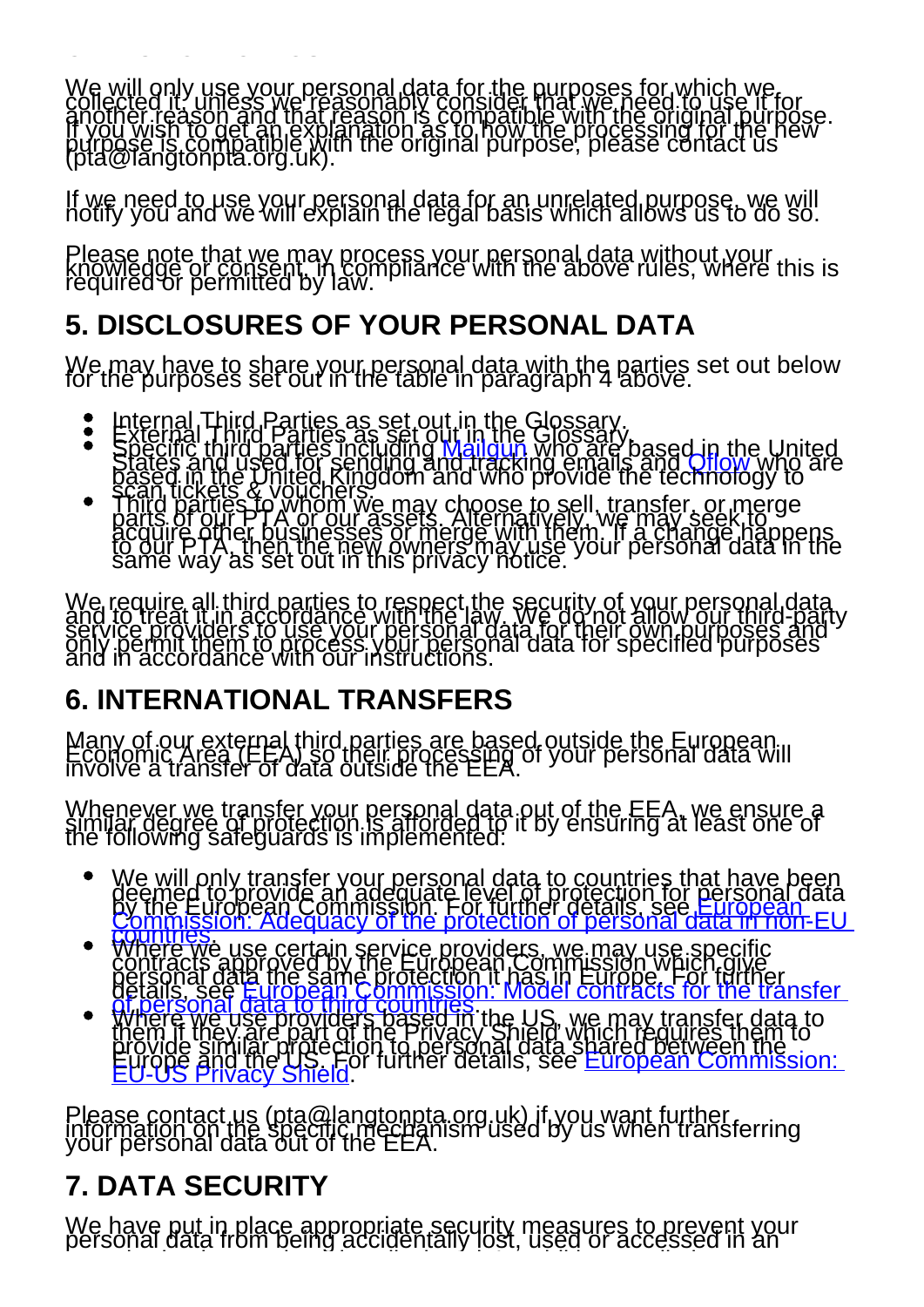personal data from being accidentally lost, used or accessed in an unauthorised way, altered or disclosed. In addition, we limit access to<br>your personal data to those employees, agents, contractors and other<br>third parties who have a business need to know. They will only process<br>your perso

We have put in place procedures to deal with any suspected personal<br>data breach and will notify you and any applicable regulator of a breach<br>where we are legally required to do so.

# **8. DATA RETENTION**

### **HOW LONG WILL YOU USE MY PERSONAL DATA FOR?**

We will only retain your personal data for as long as necessary to fulfil<br>the purposes we collected it for, including for the purposes of satisfying<br>any legal, accounting, or reporting requirements.

To determine the appropriate retention period for personal data, we<br>consider the amount, nature, and sensitivity of the personal data, the<br>potential risk of harm from unauthorised use or disclosure of your<br>personal data, t

In some circumstances you can ask us to delete your data: **see Request erasure** below for further information.

In some circumstances we may anonymise your personal data (so that it<br>can no longer be associated with you) for research or statistical<br>purposes in which case we may use this information indefinitely without<br>further notice

# **9. YOUR LEGAL RIGHTS**

Under certain circumstances, you have rights under data protection laws<br>in relation to your personal data. Please click on the links below to find<br>out more about these rights:

- 
- 
- Request access to your personal data.<br>Request correction of your personal data.<br>Object to processing of your personal data.<br>Object to processing of your personal data.<br>Request transfer of your personal data.<br>Right to withd  $\bullet$
- 

If you wish to exercise any of the rights set out above, please contact us (pta@langtonpta.org.uk).

#### **NO FEE USUALLY REQUIRED**

You will not have to pay a fee to access your personal data (or to<br>exercise any of the other rights). However, we may charge a reasonable<br>fee if your request is clearly unfounded, repetitive or excessive.<br>Alternatively, we

## **WHAT WE MAY NEED FROM YOU**

We may need to request specific information from you to help us confirm<br>your identity and ensure your right to access your personal data (or to<br>exercise any of your other rights). This is a security measure to ensure<br>that

## **TIME LIMIT TO RESPOND**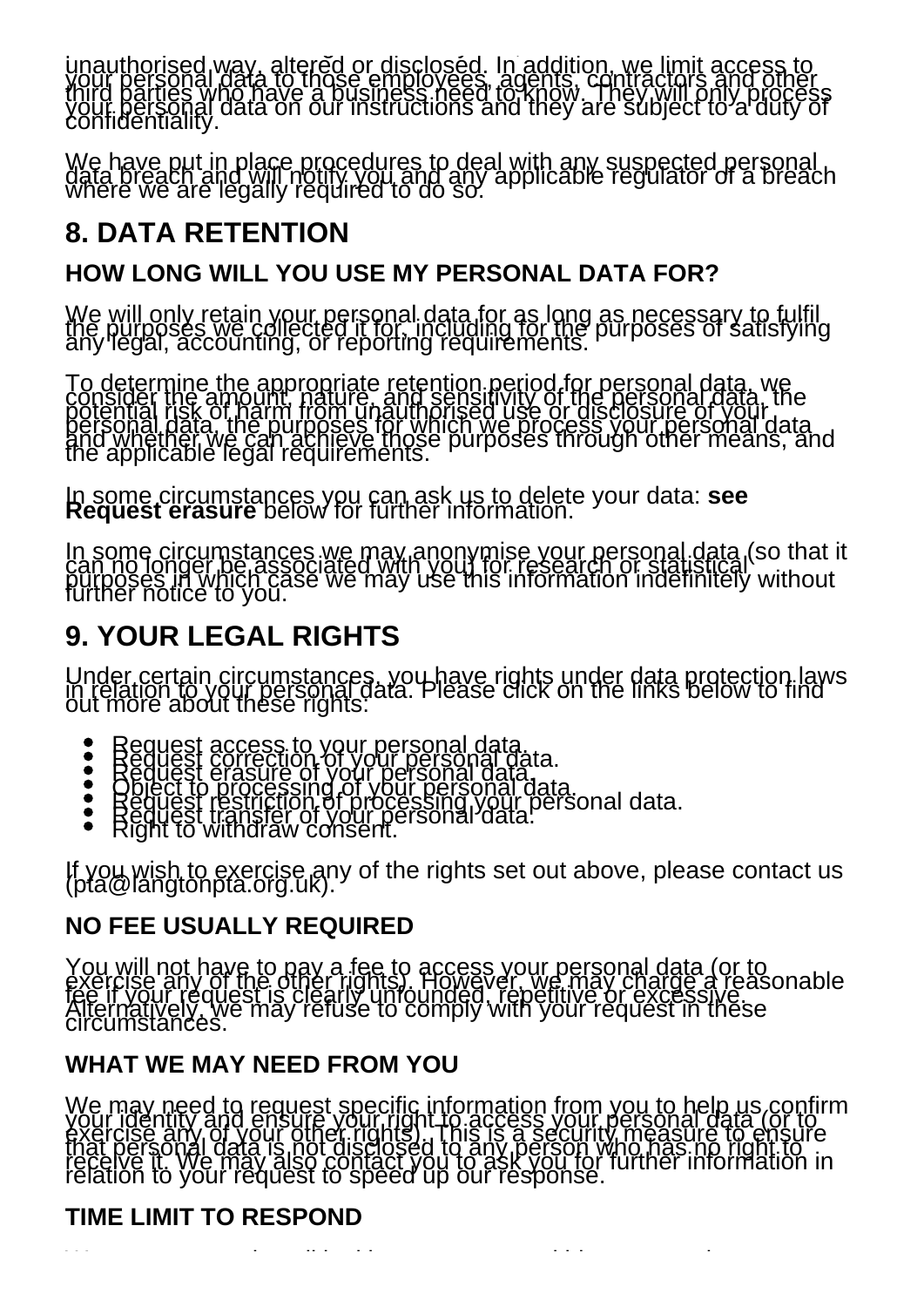We try to respond to all legitimate requests within one month.<br>Occasionally it may take us longer than a month if your request is<br>particularly complex or you have made a number of requests. In this

## **10. GLOSSARY**

#### **LAWFUL BASIS**

Legitimate Interest means the interest of our PTA in conducting and<br>managing our organisation to enable us to give you the best service<br>/product and the best and most secure experience, We make sure we<br>consider and palance

**Performance of Contract** means processing your data where it is necessary for the performance of a contract to which you are a party or to take steps at your request before entering into such a contract.

**Comply with a legal or regulatory obligation** means processing your<br>personal data where it is necessary for compliance with a legal or<br>regulatory obligation that we are subject to.

#### **THIRD PARTIES**

#### **INTERNAL THIRD PARTIES**

Other companies in the Langton Green PTA Group acting as joint<br>controllers or processors and who are based in the United Kingdom and<br>provide IT and system administration services and undertake leadership

#### **EXTERNAL THIRD PARTIES**

- 
- 
- Service providers acting as processors based in the United<br>Kingdom and United States of America who provide IT and system<br>administration services acting as processors including lawyers,<br>professional advisers acting as proc

#### **YOUR LEGAL RIGHTS**

You have the right to:

**Request access** to your personal data (commonly known as a "data<br>subject access request"). This enables you to receive a copy of the<br>personal data we hold about you and to check that we are lawfully

Request correction of the personal data that we hold about you. This<br>enables you to have any incomplete or inaccurate data we hold about<br>you corrected, though we may need to verify the accuracy of the new

Request erasure of your personal data. This enables you to ask us to<br>delete or remove personal data where there is no good reason for us<br>continuing to process it. You also have the right to ask just to delete or<br>right to o

your information unlawfully or where we are required to erase your weeks your control to examine your control t<br>The control to erase your control to examine your control to examine your control to examine your control to e